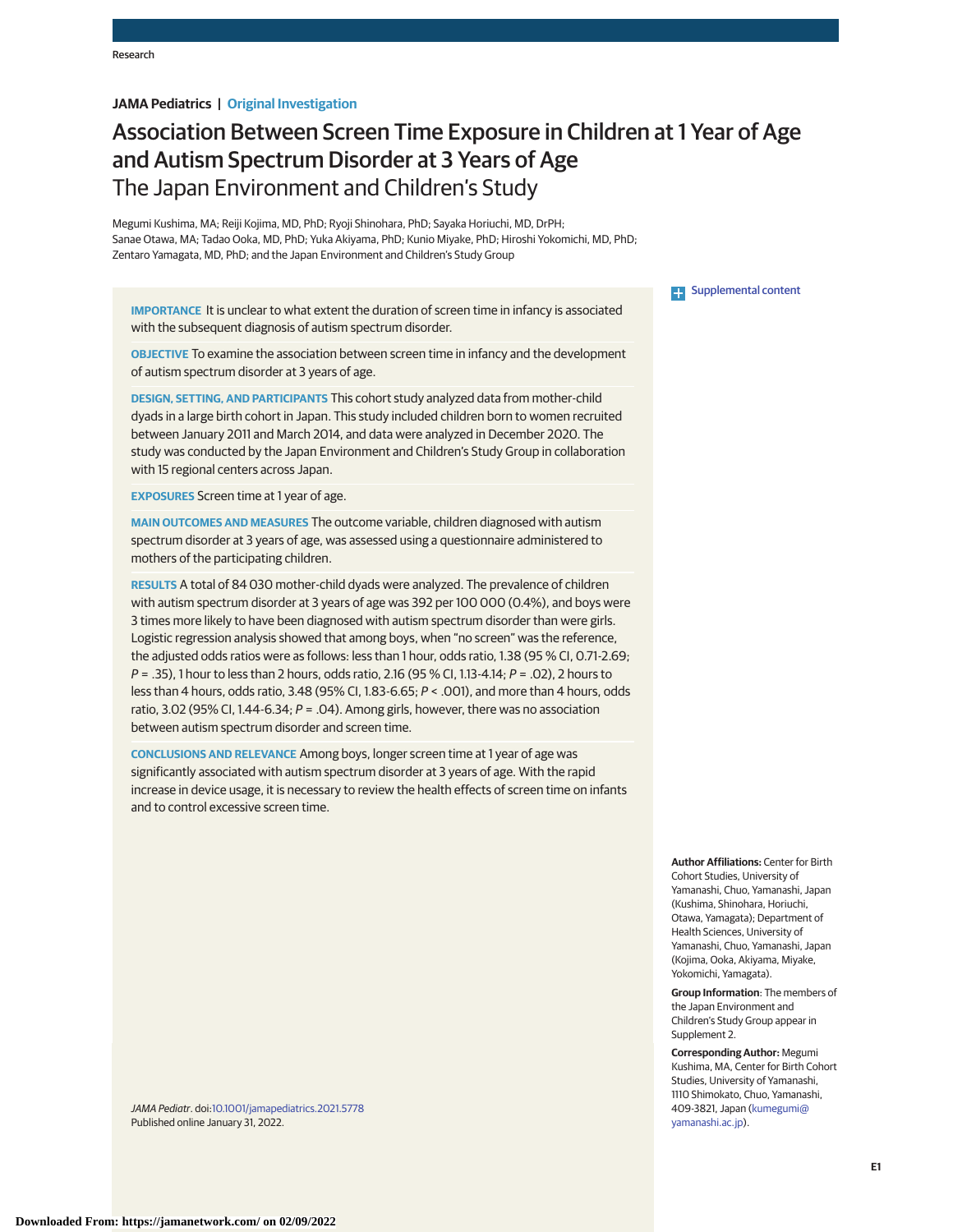utism spectrum disorder (ASD) has been suggested to<br>be associated with congenital factors, such as ge-<br>nomic mutations<sup>1-4</sup> and prenatal, perinatal, and neo-<br>natal risk factors <sup>5-7</sup> In addition, appromalities in brain mor be associated with congenital factors, such as genatal risk factors.5-7 In addition, abnormalities in brain morphology and function have been observed in children with ASD since early childhood.<sup>8,9</sup> In studies conducted in 2019 and 2020, it has been reported that as a postnatal environmental factor, duration of screen time may be associated with ASD characteristics<sup>10,11</sup> and brain morphology specific to ASD.<sup>12</sup> Thus, screen time during infancy, a period of rapid development, may be one of the acquired factors that may be associated with ASD.

In 2019, the World Health Organization published guidelines on healthy physical activity, sedentary behavior, and sleep in children younger than 5 years of age, stating that children should not be exposed to screens at 1 year of age or younger.<sup>13</sup> The American Academy of Pediatrics has also recommended that children should not be exposed to screens until they are 18 months of age; warnings about the adverse effects of screen exposure on the health of children have been issued.

In Japan, the most frequent age at diagnosis for ASD is 3.0 years.<sup>14</sup> However, there are few large cohort studies that have focused on prolonged screen exposure and ASD in infancy. Furthermore, amid the recent outbreak of the COVID-19 pandemic, there has been a rapid change in lifestyles, with electronic devices being used as the main channels of communication and social interactions; thus, screen time among children has increased worldwide.<sup>15-17</sup> Amid this social climate, examining the associations of screen exposure with a child's health is an important public health issue.

Therefore, this study aimed to examine the association of screen exposure (an environmental factor) with the development of ASD during early childhood. To achieve this objective, we examined the association between screen time at 1 year of age and the presence or absence of ASD diagnosis at 3 years of age based on parental responses using data derived from a large Japanese birth cohort study (the Japan Environment and Children's Study).

## Methods

#### Study Design and Participants

We conducted a large birth cohort study in Japan. The Japan Environment and Children's Study Group operated in collaboration with 15 regional centers across Japan. Its protocol was reviewed and approved by the Ministry of the Environment's Institutional Review Board on Epidemiological Studies and the ethics committees of all the participating institutions. Approximately 100 000 pregnant women were recruited to participate in the study, and all of the participants provided written informed consent.<sup>18</sup> The research was conducted in accordance with the Ethical Guidelines for Medical and Health Research Involving Human Subjects established by the Ministry of Education, Culture, Sports, Science and Technology and the Ministry of Health, Labour

#### **Key Points**

**Question** Is screen-time duration in children at 1 year of age associated with autism spectrum disorder at 3 years of age?

**Findings** A total of 84 030 mother-child dyads were analyzed using data derived from a large birth cohort study conducted in Japan. Among boys, but not girls, longer screen time at 1 year of age was significantly associated with autism spectrum disorder diagnosis at 3 years of age.

**Meaning** Guidance on appropriate screen time in infancy is recommended.



and Welfare. The recruitment period was from January 2011 to March 2014, and the data were analyzed during December 2020. The data used were derived from the strictly controlled jecs-ta-20190930-qsn data set, which was released in October 2019. The target population was selected as follows: first, the study included 100 304 live births of the 104 062 fetal records. Consequently, 382 stillbirths and 1254 miscarriages were excluded. We also excluded 2122 individuals with missing data once we calculated live births, stillbirths, and miscarriages. Next, we excluded 6449 children with cerebral palsy, a congenital condition, at 1 year of age, which may have influenced screen time. We also excluded 9825 children with missing data once we calculated congenital diseases or cerebral palsy. Finally, 84 030 mother-child dyads were included in the analysis (Figure).

#### Variables

The main exposure variable was screen time at 1 year of age, which was assessed using a questionnaire. When their child turned 1 year of age, the mothers were asked about the number of hours spent per day they let the child watch TV or DVDs. The responses were collected as variables and categorized as, "none (no screen time)," "less than 1 hour," "1 hour or more but less than 2 hours," "2 hours or more but less than 4 hours," and "4 hours or more." When the participating child turned 3 years of age, we asked mothers the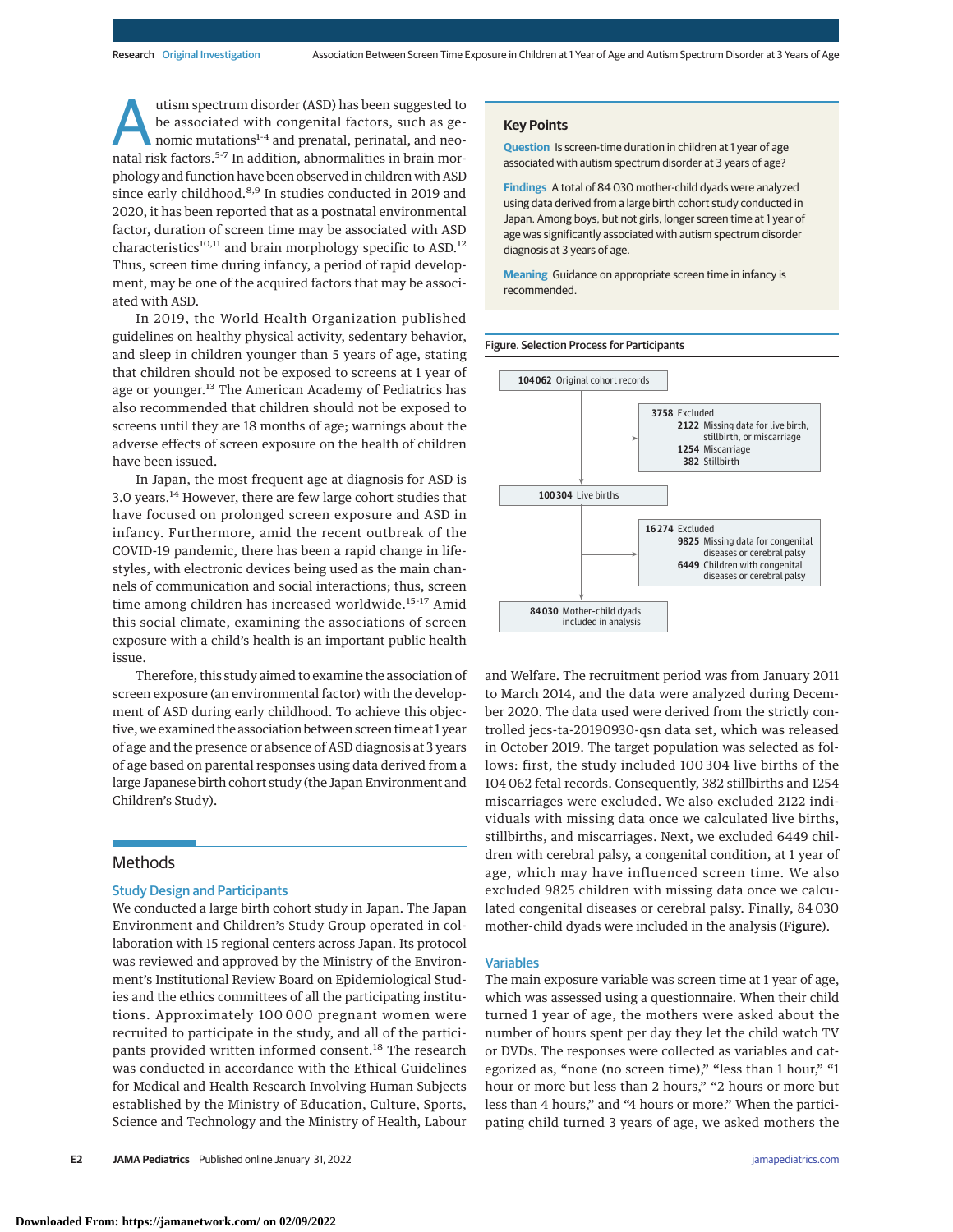same question. The outcome variable, ASD at 3 years of age, was assessed using a questionnaire. Specifically, mothers were asked the following question when their child turned 3 years of age: "Have they ever been diagnosed with autism spectrum disorder (eg, autism, pervasive developmental disorder, Asperger's syndrome) by a doctor from the age of 2 years until now?" An option of 2 responses was provided, namely, with and without ASD, which were labeled as "yes (ASD)" or "no (no ASD)," respectively.

Previous studies have indicated that maternal nurturing attitudes and abuse may be associated with screen time.<sup>19-21</sup> Therefore, the following factors served as adjustment variables: scores on the Kessler Psychological Distress Scale (K6) and Bonding Scale when the child was 1 year of age; depression, anxiety disorders, integration disorders, and other mental and neurological illnesses; mother's age at delivery; and household income. In addition, when examining the association between ASD at 3 years of age and screen time at 1 year of age, we considered that predisposition to ASD may affect the outcome and may be attributable to reverse causality. We used participant scores on each of the 5 Ages and Stages Questionnaire [R] (ASQ-3) items, which served as adjustment variables to screen for ASD (communication, gross motor skills, fine motor skills, problem-solving, and personal-social scores) at 1 year of age. The ASQ-3 is valid and reliable in screening for developmental delays in children from 1 month of age to 5 1/2 of age, with ageappropriate questions. Having any of these 5 items is below the cutoff value, the line that prompts a visit to a specialist. Although this screening may not fully reflect the characteristics of ASD, its diagnostic accuracy is more than 80% and accurately detects ASD in most cases.<sup>22,23</sup> Because ASD at 1 year of age is currently difficult to diagnose, the ASQ-3 was used in this study, and all of its 5 items were used as adjustment variables.

Each adjustment variable is described below. The Japanese version of the K6 scale was used to assess depressive tendencies,<sup>24</sup> and the cutoff value was set at 5 points or more (Japanese version).<sup>25</sup> A score above the cutoff value of K6 ( $\geq$ 5 points) indicated poor mental health. The Japanese version of the Bonding Scale was used to assess mother-child attachment. The scale consists of 10 questions and can yield a maximum score of 30 points; higher scores indicate more negative feelings toward one's baby.<sup>26</sup> However, no clear cutoff value was assigned for this scale; therefore, it was treated as a continuous variable. As youngermothers are at risk of abuse, a cutoff value of 19 years or younger at the time of delivery was used. Because poverty is also a risk factor for abuse, the poverty line reported by the Ministry of Health, Labour and Welfare (annual household income ≤¥ 1.27 million [\$11 060.41 USD) was used as the standard,<sup>27</sup> and the lowest income item (<¥ 2 million [\$17 417.96 USD]) was used as the cutoff value for responses related to annual household income. The calculation of the poverty line reported by the Ministry of Health, Labour and Welfare is based on the standards of the Organization for Economic Cooperation and Development standards. For the 5 ASQ-3 items, we used the cutoff values specified for the Japanese version.28Additionally, because there are sex differ-

ences in ASD,<sup>1,29</sup> sex was used as a stratification variable to examine sex differences in the results.

#### Statistical Analysis

First, we aggregated the key variables by screen time at 1 year of age and at 3 years of age, and examined their attributes. Thereafter, odds ratios (ORs) and 95% CIs were calculated to examine the association between screen time and ASD. In addition, because sex differences have been reported in the prevalence of ASD, we examined the interaction by sex and then conducted a sex-stratified analysis. In the trend test in the adjusted model, the categorical variable (screen time) was statistically examined as an ordinal variable (continuous variable). Jonckheere-Terpstra tests were conducted to examine the association between screen time at 1 year of age and 3 years of age. The statistical significance level was set at .05 and 2-tailed. SPSS, version 27 (IBM), was used for statistical analysis.

## Results

## Aggregate Proportions of ASD at 3 Years of Age to Screen Time at 1 Year

A total of 84 030 mother-child dyads were analyzed. In 330 (0.4%) of the 84 030 children included in the analysis, ASD had been diagnosed at 3 years of age (Table 1). Of these, 251 were boys (76.0%) and 79 were girls (24.0%) (eTable 4 in [Supple](https://jamanetwork.com/journals/jama/fullarticle/10.1001/jamapediatrics.2021.5778?utm_campaign=articlePDF%26utm_medium=articlePDFlink%26utm_source=articlePDF%26utm_content=jamapediatrics.2021.5778)[ment 1\)](https://jamanetwork.com/journals/jama/fullarticle/10.1001/jamapediatrics.2021.5778?utm_campaign=articlePDF%26utm_medium=articlePDFlink%26utm_source=articlePDF%26utm_content=jamapediatrics.2021.5778). There were 83 237 responses for screen time at 1 year of age and 74 554 responses for screen time at 3 years of age (Table 1). Irrespective of whether the child had ASD at 3 years of age, at the age 1 year, less than 1 hour was the most commonly provided response for daily screen time (Table 1). The proportion of children with ASD increased as screen time increased (Table 1). The attributes of children and mothers by screen time are shown in Table 1 and eTable 3 in [Supple](https://jamanetwork.com/journals/jama/fullarticle/10.1001/jamapediatrics.2021.5778?utm_campaign=articlePDF%26utm_medium=articlePDFlink%26utm_source=articlePDF%26utm_content=jamapediatrics.2021.5778)[ment 1.](https://jamanetwork.com/journals/jama/fullarticle/10.1001/jamapediatrics.2021.5778?utm_campaign=articlePDF%26utm_medium=articlePDFlink%26utm_source=articlePDF%26utm_content=jamapediatrics.2021.5778)

## Association Between Screen Time at 1 Year and ASD at 3 Years of Age

Logistic regression analysis of the association between screen time at 1 year and ASD at 3 years of age is shown in Table 2. Longer screen time at 1 year of age was associated with the statistically significantly higher odds of ASD at 3 years of age. Furthermore, the longer screen time at 1 year of age was associated with the statistically significantly higher odds of ASD at 3 years of age in boys. The distribution of screen time was similar across the sexes (Table 1). However, among girls, no association between screen time and ASD was found.

## Association Between Screen Time at 3 Years and ASD at 3 Years of Age

The results of the trend test between screen time at 1 year of age and at 3 years of age showed that screen time at 1 year of age was statistically significantly associated with screen time at 3 years of age (Table 3). Namely, as the screen time increased, the proportion of children with ASD at 3 years of age also increased (Table 2). Moreover, logistic regression analy-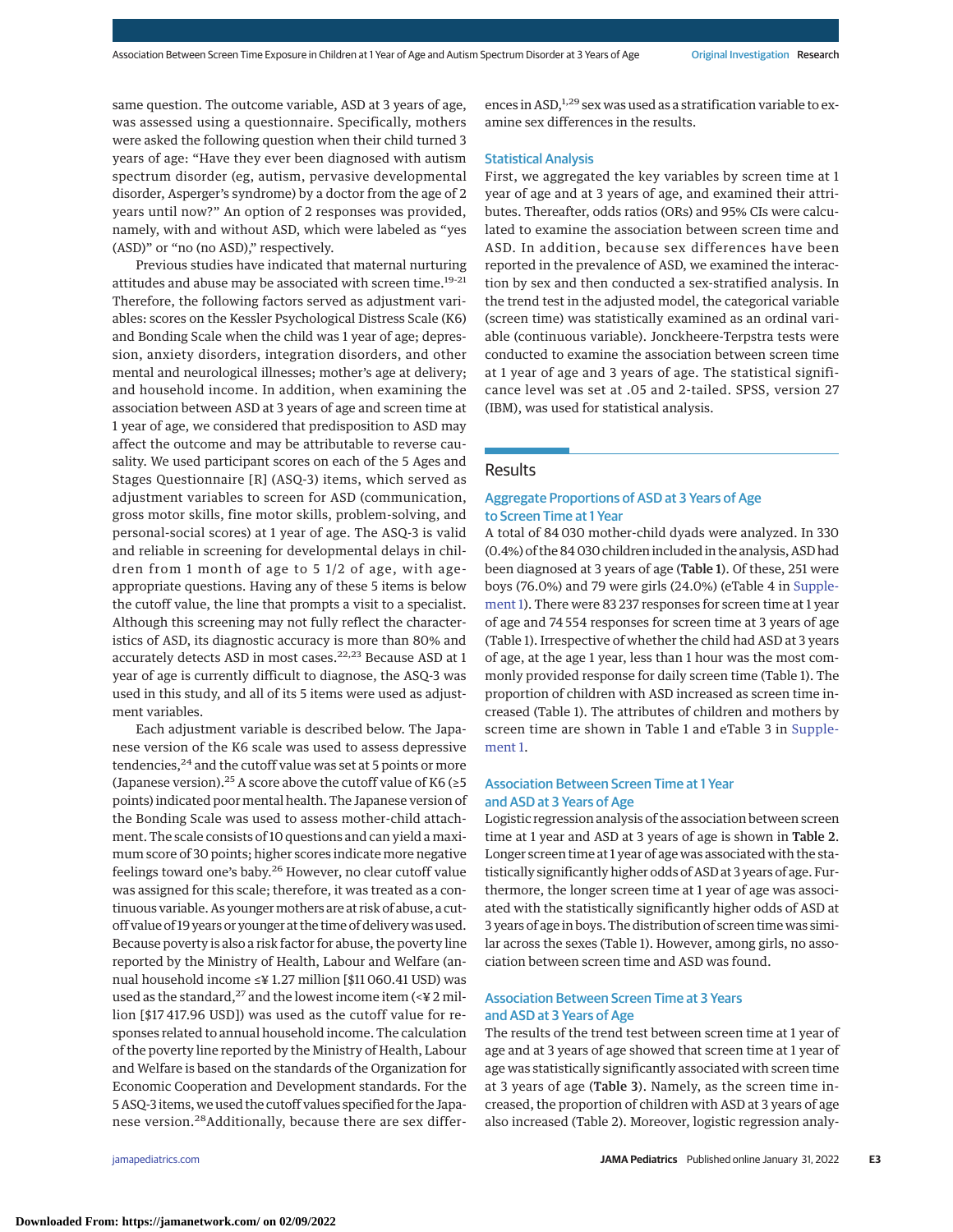|                                 |       | ASD at 3 y<br>of age, No.<br>$(\%)$<br><b>ASD</b> |                      |                 | Scores on the 5 items of the ASQ-3 at 1 y of age, No. (%) |                    |                            |                          |                           |  |  |
|---------------------------------|-------|---------------------------------------------------|----------------------|-----------------|-----------------------------------------------------------|--------------------|----------------------------|--------------------------|---------------------------|--|--|
| <b>Variables</b>                | No.   |                                                   | Child's sex, No. (%) |                 | Communication                                             | <b>Gross motor</b> | <b>Fine motor</b><br>score | Problem<br>solving score | Personal-<br>social score |  |  |
|                                 |       |                                                   | Girls                | <b>Boys</b>     | score $<$ 4.53                                            | score $<$ 9.43     | < 25.47                    | $15.37$                  | < 4.95                    |  |  |
| Screen time at 1 y of<br>age, h |       |                                                   |                      |                 |                                                           |                    |                            |                          |                           |  |  |
| No screen time                  | 8541  | 19<br>(5.8)                                       | 4014<br>(9.9)        | 4527<br>(10.6)  | 14<br>(20.3)                                              | 535<br>(13.5)      | 520<br>(12.5)              | 434<br>(11.7)            | 134<br>(15.9)             |  |  |
| <1                              | 27707 | 73<br>(22.3)                                      | 13350<br>(32.9)      | 14356<br>(33.7) | 22<br>(31.9)                                              | 1339<br>(33.9)     | 1284<br>(30.8)             | 1026<br>(27.7)           | 254<br>(30.1)             |  |  |
| $1 - 2$                         | 25027 | 99<br>(30.2)                                      | 12408<br>(30.5)      | 12619<br>(29.6) | 9<br>(13.0)                                               | 1147<br>(29.0)     | 1153<br>(27.6)             | 1089<br>(29.4)           | 248<br>(29.3)             |  |  |
| $2 - 4$                         | 16560 | 104<br>(31.7)                                     | 8207<br>(20.2)       | 8353<br>(19.6)  | 15<br>(21.7)                                              | 718<br>(18.2)      | 870<br>(20.8)              | 824<br>(22.3)            | 151<br>(17.9)             |  |  |
| $\geq 4$                        | 5402  | 33<br>(10.1)                                      | 2644<br>(6.5)        | 2757<br>(6.5)   | 9<br>(13.0)                                               | 211<br>(5.3)       | 348<br>(8.3)               | 329<br>(8.9)             | 58<br>(6.9)               |  |  |
| Total                           | 83237 | 328                                               | 40623                | 42612           | 69                                                        | 3950               | 4175                       | 3702                     | 845                       |  |  |
| Screen time at 3 y of<br>age, h |       |                                                   |                      |                 |                                                           |                    |                            |                          |                           |  |  |
| No screen time                  | 1253  | $\overline{4}$<br>(1.2)                           | 613(1.7)             | 640<br>(1.7)    | $\overline{4}$<br>(6.5)                                   | 76<br>(2.1)        | 72<br>(1.9)                | 52<br>(1.5)              | 16<br>(2.1)               |  |  |
| <1                              | 17874 | 58<br>(17.6)                                      | 8957<br>(24.6)       | 8917<br>(23.4)  | 13<br>(21.0)                                              | 971<br>(26.6)      | 839<br>(22.0)              | 702<br>(20.4)            | 196<br>(25.1)             |  |  |
| $1 - 2$                         | 33218 | 131<br>(39.7)                                     | 16 1 34<br>(44.3)    | 17084<br>(44.8) | 21<br>(33.9)                                              | 1560<br>(42.7)     | 1570<br>(41.3)             | 1434<br>(41.8)           | 330<br>(42.3)             |  |  |
| $2 - 4$                         | 18829 | 109<br>(33.0)                                     | 9114<br>(25.0)       | 9715<br>(25.5)  | 20<br>(32.3)                                              | 886<br>(24.2)      | 1079<br>(28.4)             | 1023<br>(29.8)           | 201<br>(25.8)             |  |  |
| $\geq 4$                        | 3380  | 28<br>(8.5)                                       | 1620<br>(4.4)        | 1760<br>(4.6)   | $\overline{4}$<br>(6.5)                                   | 162<br>(4.4)       | 245<br>(6.4)               | 222<br>(6.5)             | 37<br>(4.7)               |  |  |
| Total                           | 74554 | 330                                               | 36438                | 38116           | 62                                                        | 3655               | 3805                       | 3433                     | 780                       |  |  |

Table 1. Characteristics of the Mother-Child Dyads

Abbreviations: ASD, autism spectrum disorder; ASQ-3, Ages and Stages Questionnaire.

sis reported that screen time at 3 years of age was not associated with ASD at 3 years of age (Table 3).

# **Discussion**

The main finding of this study was that, among boys, a statistically significant association was found between longer screen time at 1 year of age and ASD at 3 years of age, irrespective of potential maternal maltreatment or predisposition to ASD at 1 year of age. In this study, the prevalence of ASD among 3-yearold children was 0.4%, which is slightly lower than the prevalence of ASD among children younger than 5 years in Asia (0.70%).30,31 However, given that the prevalence of ASD increases with age, this study's finding is comparable with those of previous studies. In addition, the sex ratio of children with ASD in this study is consistent with what has been observed in previous studies conducted in Japan and abroad.<sup>14,32,33</sup> In Japan, parents who are concerned about their child having a developmental disability often visit medical institutions directly to receive a diagnosis. They could also receive a diagnosis after being advised to visit amedical institution for a possible developmental disability by an infant health checkup (conducted at 4 months,  $1\frac{1}{2}$  years, and 3 years of age), nursery school, kindergarten, or elementary school. Medical institutions make a diagnosis of ASD based on the *Diagnostic and Statistical Manual of Mental Disorders* (Fifth Edition).

Despite the World Health Organization and the American Academy of Pediatrics recommendations,<sup>13</sup> 90% of the chil-

dren in this study had been exposed to screens at 1 year of age. Few studies on screen time at 1 year of age have been reported in other countries. According to a survey conducted by the Cabinet Office in Japan, 85.7% of children younger than 1 year and 75.7% of 1-year-old children were using mobile phones, and many of them shared mobile phones with their parents.<sup>34</sup> Thus, at 1 year of age, child-rearing environments may be associated with the development of ASD.

Multivariable analysis of the association between ASD and screen time was conducted to account for the influence of maternal maltreatment and children's predisposition on the result. Among boys, irrespective of their predisposition to ASD at 1 year of age and maternal maltreatment factors, a longer screen time at 1 year of age was associated with ASD at 3 years of age.

In this study, we used the ASQ-3, which has a reported ASD diagnostic accuracy of more than 80%, to adjust for the predisposition of ASD at 1 year of age. However, the diagnostic criteria for ASD include, "Hyper- or hypo-reactivity to sensory input or unusual interest in sensory aspects of the environment" and a strong response to visual information such as lights or movement.<sup>35</sup> This screening is limited because it does not fully reflect the characteristics of ASD. Therefore, we cannot deny the possibility of reverse causality. However, even in that case, screen time can be an effective indicator of ASD during early screening. In addition, this study examined the association between screen time at 1 year of age and ASD by excluding children who received a red flag on any of the 5 ASQ-3 items at 1 year of age (eTable 1 in [Supplement 1\)](https://jamanetwork.com/journals/jama/fullarticle/10.1001/jamapediatrics.2021.5778?utm_campaign=articlePDF%26utm_medium=articlePDFlink%26utm_source=articlePDF%26utm_content=jamapediatrics.2021.5778), thereby helping the ar-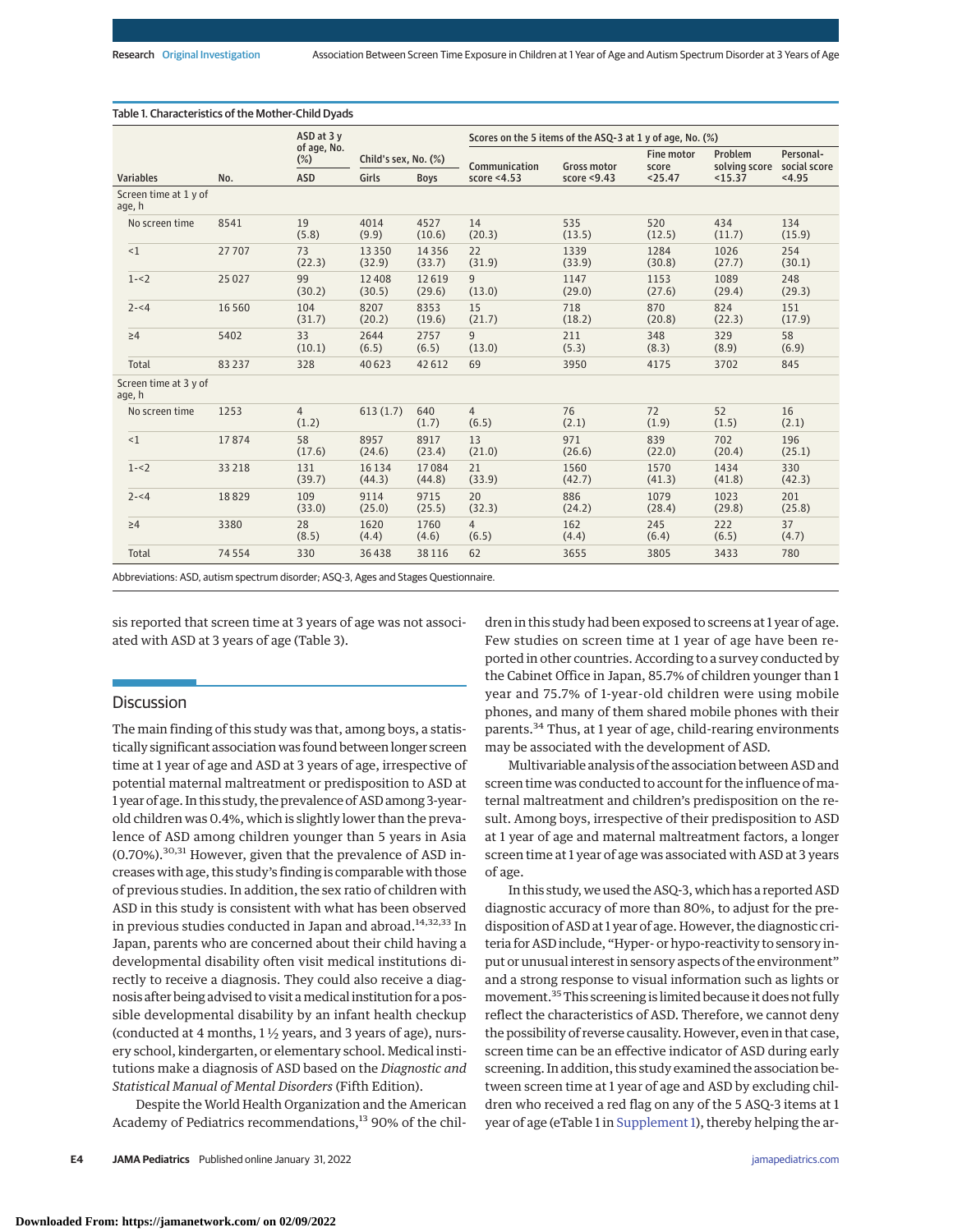|                                                | ASD at 3 y of age, ORs (95% CI) |                         |                         |             |                         |                          |           |                          |                          |  |
|------------------------------------------------|---------------------------------|-------------------------|-------------------------|-------------|-------------------------|--------------------------|-----------|--------------------------|--------------------------|--|
|                                                | <b>Total</b>                    |                         |                         | <b>Boys</b> |                         |                          | Girls     |                          |                          |  |
| <b>Variables</b>                               | No.                             | Model 1, crude          | Model 2.<br>adjusted    | No.         | Model 1, crude          | Model 2,<br>adjusted     | No.       | Model 1,<br>Crude        | Model 2,<br>adjusted     |  |
| Screen time at<br>1 y of age, $a$ h            | <b>NA</b>                       | $(n = 74179)$           | $(n = 61046)$           | <b>NA</b>   | $(n = 37927)$           | $(n = 31034)$            | <b>NA</b> | $(n = 36252)$            | $(n = 30012)$            |  |
| No screen time                                 | 8541                            | 1 [Reference]           | 1 [Reference]           | 4527        | 1 [Reference]           | 1 [Reference]            | 4014      | 1 [Reference]            | 1 [Reference]            |  |
| <1                                             | 27707                           | 1.19<br>$(0.72 - 1.97)$ | 1.16<br>$(0.66 - 2.03)$ | 14356       | 1.45<br>$(0.79 - 2.64)$ | 1.38<br>$(0.71 - 2.69)$  | 13350     | 0.70<br>$(0.27 - 1.82)$  | 0.76<br>$(0.27 - 2.18)$  |  |
| $1 - 2$                                        | 25027                           | 1.81<br>$(1.11 - 2.96)$ | 1.81<br>$(1.05 - 3.10)$ | 12619       | 2.08<br>$(1.15 - 3.76)$ | 2.16<br>$(1.13 - 4.14)$  | 12408     | 1.37<br>$(0.56 - 3.33)$  | 1.28<br>$(0.48 - 3.46)$  |  |
| $2 - 4$                                        | 16 5 6 0                        | 2.89<br>$(1.77 - 4.71)$ | 2.87<br>$(1.68 - 4.91)$ | 8353        | 3.40<br>$(1.89 - 6.11)$ | 3.48<br>$(1.83 - 6.65)$  | 8207      | 2.07<br>$(0.85 - 5.04)$  | 1.93<br>$(0.72 - 5.20)$  |  |
| $\geq 4$                                       | 5402                            | 2.80<br>$(1.59 - 4.93)$ | 2.64<br>$(1.42 - 4.91)$ | 2757        | 3.24<br>$(1.66 - 6.35)$ | 3.02<br>$(1.44 - 6.34)$  | 2644      | 2.05<br>$(0.71 - 5.90)$  | 2.15<br>$(0.67 - 6.89)$  |  |
| P value for trend                              | <b>NA</b>                       | <b>NA</b>               | < .001                  | <b>NA</b>   | <b>NA</b>               | < .001                   | <b>NA</b> | <b>NA</b>                | .01                      |  |
| Screen time at<br>$3y$ of age <sup>a</sup> , h | <b>NA</b>                       | $(n = 74554)$           | $(n = 61307)$           | <b>NA</b>   | $(n = 38116)$           | $(n = 31148)$            | <b>NA</b> | $(n = 36438)$            | $(n = 30159)$            |  |
| No screen time                                 | 1253                            | 1 [Reference]           | 1 [Reference]           | 640         | 1 [Reference]           | 1 [Reference]            | 613       | 1 [Reference]            | 1 [Reference]            |  |
| <1                                             | 17874                           | 1.02<br>$(0.37 - 2.81)$ | 1.22<br>$(0.38 - 3.93)$ | 8917        | 1.03<br>$(0.32 - 3.33)$ | 1.30<br>$(0.31 - 5.41)$  | 8957      | 1.03<br>$(0.14 - 7.79)$  | 1.10<br>$(0.14 - 8.53)$  |  |
| $1 - 2$                                        | 33218                           | 1.24<br>$(0.46 - 3.35)$ | 1.38<br>$(0.44 - 4.38)$ | 17084       | 1.29<br>$(0.41 - 4.07)$ | 1.60<br>$(0.39 - 6.54)$  | 16 13 4   | 1.06<br>$(0.15 - 7.83)$  | 0.96<br>$(0.13 - 7.24)$  |  |
| $2 - 4$                                        | 18829                           | 1.82<br>$(0.67 - 4.94)$ | 1.79<br>$(0.56 - 5.70)$ | 9715        | 1.85<br>$(0.58 - 5.88)$ | 2.04<br>$(0.50 - 8.36)$  | 9114      | 1.68<br>$(0.23 - 12.44)$ | 1.28<br>$(0.17 - 9.78)$  |  |
| $\geq 4$                                       | 3380                            | 2.61<br>$(0.91 - 7.45)$ | 2.40<br>$(0.71 - 8.09)$ | 1760        | 2.19<br>$(0.64 - 7.47)$ | 2.31<br>$(0.52 - 10.19)$ | 1620      | 3.80<br>$(0.49 - 29.76)$ | 2.64<br>$(0.32 - 21.99)$ |  |
| P value for trend                              | <b>NA</b>                       | <b>NA</b>               | .001                    | <b>NA</b>   | <b>NA</b>               | .005                     | <b>NA</b> | <b>NA</b>                | .12                      |  |
| Interaction test<br>by sex                     | < 0.001                         | <b>NA</b>               | <b>NA</b>               | <b>NA</b>   | <b>NA</b>               | <b>NA</b>                | <b>NA</b> | <b>NA</b>                | <b>NA</b>                |  |

Table 2. Association Between Screen Time at 3 Years of Age and ASD, Stratified by Child's Sex

Abbreviations: ASD, autism spectrum disorder; ASQ-3, Ages and Stages Questionnaire; NA, not applicable.

anxiety disorders, integration disorders, other mental and neurological illnesses, mother's age at delivery, household income, and scores on the 5 items of the ASQ-3 at 1 year of age.

a Adjustment for mothers' scores on the Bonding Scale and Kessler Psychological Distress Scale when the child was 1 year of age, depression,

## Table 3. Association Between Screen Time at 1 Year of Age and Screen Time at 3 Years of Age

|                              | Screen time at 3 y of age, No. |       |          |          |            |              |                                |  |
|------------------------------|--------------------------------|-------|----------|----------|------------|--------------|--------------------------------|--|
| Variable                     | No screen                      | < 1 h | $1 - 2h$ | $2 - 4h$ | $\geq 4 h$ | <b>Total</b> | P value for trend <sup>a</sup> |  |
| Screen time at 1 y of age, h |                                |       |          |          |            |              |                                |  |
| No screen time               | 595                            | 3215  | 2846     | 916      | 92         | 7664         | < .001                         |  |
| $\leq$ 1                     | 385                            | 8475  | 11789    | 3835     | 305        | 24789        | <b>NA</b>                      |  |
| $1 - 2$                      | 164                            | 4163  | 11 2 3 7 | 5949     | 588        | 22 10 1      | <b>NA</b>                      |  |
| $2 - 4$                      | 75                             | 1558  | 5792     | 6019     | 1130       | 14574        | <b>NA</b>                      |  |
| $\geq 4$                     | 22                             | 312   | 1281     | 1923     | 1227       | 4765         | <b>NA</b>                      |  |
| <b>Total</b>                 | 1241                           | 17723 | 32 945   | 18642    | 3342       | 73893        | <b>NA</b>                      |  |

Abbreviation: NA, not applicable.

<sup>a</sup> Jonckheere-Terpstra test.

gument that screen time is a risk factor for the development of ASD.

The results of previous studies that have investigated the association between screen time and ASD in cross-sectional studies are not consistent.<sup>32,36-38</sup> In this study, we examined the association between ASD at 3 years of age, at a single point in time, and screen time at the same age. The results showed no association between screen time and ASD at 3 years of age. Thismay have been due to the small size of the reference group; therefore, we set the reference group as less than 1 hour and conducted an additional analysis (eTable 2 in [Supplement 1\)](https://jamanetwork.com/journals/jama/fullarticle/10.1001/jamapediatrics.2021.5778?utm_campaign=articlePDF%26utm_medium=articlePDFlink%26utm_source=articlePDF%26utm_content=jamapediatrics.2021.5778).

were close to the reference values before they were changed. This indicates that the association of screen time at 1 year of age with ASD diagnosis is still greater than at 3 years of age. This may be because the association with environmental factors on brain development varies with age.

In addition to genetic factors, the role of environmental factors has been noted in ASD. Electromagnetic fields have been cited as an environmental factor associated with health and

Consequently, we found that there is a statistically significant difference between boys reported to have 2 to less than 4 hours of screen time. However, the results of the estimates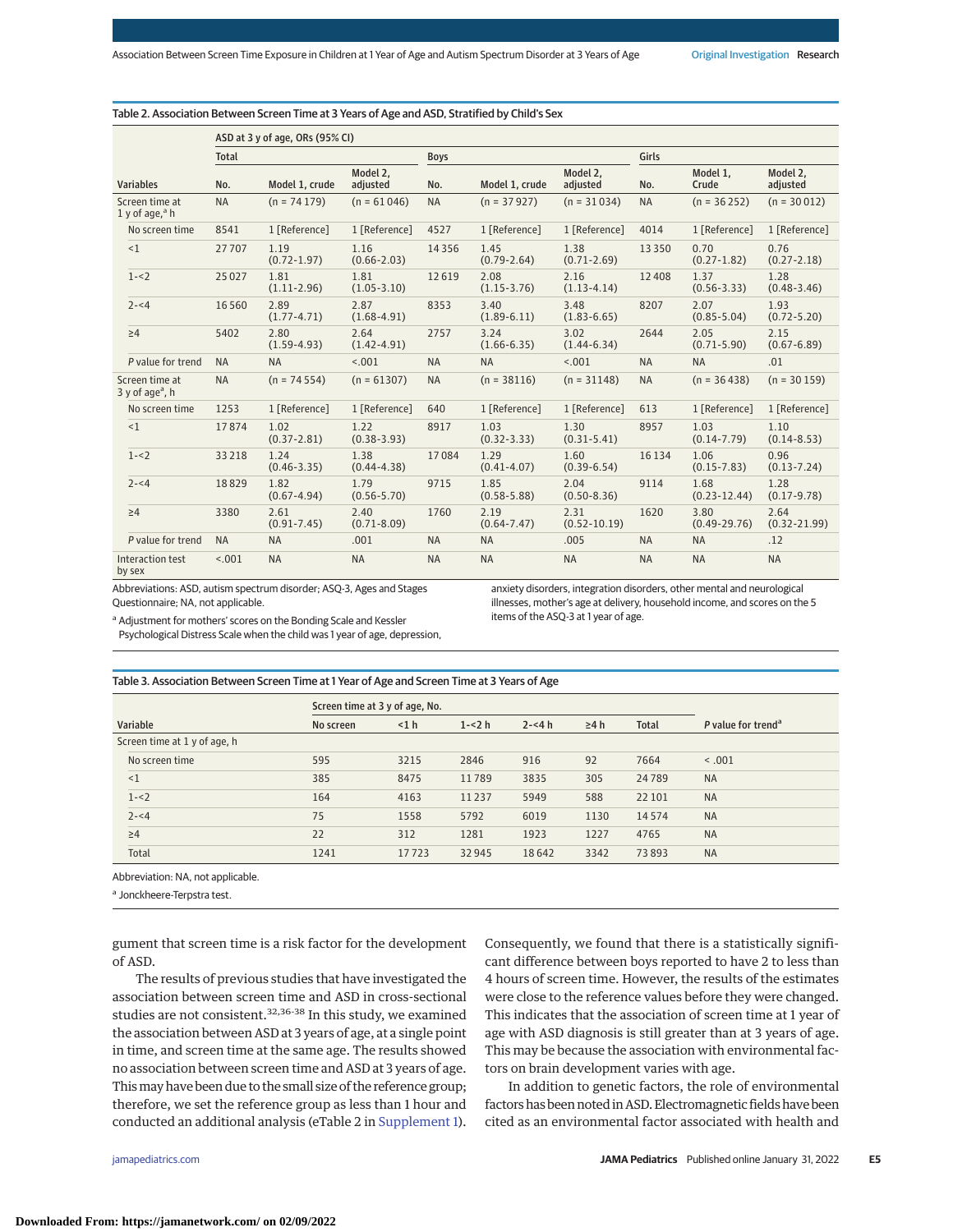screen exposure.<sup>39</sup> Experiments using mice have demonstrated that exposure to high-frequency electromagnetic fields affects neurotransmitters<sup>40</sup> and behavior (hyperactivity and memory impairment)<sup>41</sup> in mice during the developmental period. Additionally, several molecular networks as genetic factors have been associated with the development of ASD, and the core of these molecular networks include α-amino-3 hydroxy-5-methyl-4-isoxazolepropionic acid receptor (AMPA receptor), protein kinase B (AKT), repressor activator protein 1 (RAP1), γ-aminobutyric acid (GABA), extracellular signalregulated kinases 1/2 (ERK1/2), methyl-CpG-binding protein 2 (MECP2), brain-derived neurotrophic factor (BDNF), activator protein 1 (AP-1), phosphatase and tensin homolog (PTEN), and ras protein/mitogen-activated protein kinase (RAS/ MAPK). Previous studies have reported that low-frequency and high-frequency electrical stimulation, microwave irradiation, and light stimulation of AMPA receptors,  $42$  Rfn2,  $43$ GABA, $^{44}$  MECP2, $^{45}$  and BDNF<sup>1,46-48</sup> are associated with autismlike symptoms. In particular, in infancy when neurodevelopment is active, environmental factors such as electrical stimulation through screens and light stimulation from vision may affect neurodevelopment and de novo sequence alterations.

In this study, we examined the interaction by sex and then conducted a sex-differentiated analysis. The results suggested an association between screen time and ASD only in boys, even if boys and girls have similar screen times (eTable 4 in [Supplement 1\)](https://jamanetwork.com/journals/jama/fullarticle/10.1001/jamapediatrics.2021.5778?utm_campaign=articlePDF%26utm_medium=articlePDFlink%26utm_source=articlePDF%26utm_content=jamapediatrics.2021.5778). This result could be due to the higher prevalence of the disorder in boys. Previous studies on the genetic factors that contribute to the development of ASD have not yet explained the male predominance in ASD.<sup>1</sup> However, among the factors listed as the core genes responsible for the development of ASD, sex differences have been reported for brainderived neurotrophic factor<sup>49,50</sup> and MECP2.<sup>51</sup> Thus, genetic factors may be involved in the observed sex differences in the association between ASD and screen time.

childhood, which had not yet been examined. Furthermore, the results of this study are reliable because the analysis was conducted using a large birth cohort data set representative of the Japanese population.<sup>52</sup>

A limitation of this study is that ASD (outcome) and screen time (exposure) were assessed based on parental reports, which may have led to reporting bias. Data on the exact amount of time children are gazing at the screen are not available, and it may differ from what parents report. Medical institutions diagnose ASD based on the *Diagnostic and Statistical Manual of Mental Disorders* (Fifth Edition) but only when ASD can be diagnosed with certainty because it is still in a developmental stage when children are 3 years of age. Therefore, mild cases may not be diagnosed as ASD at 3 years of age, when the child is at a developmental stage, and may be observed in subsequent years. As a result, the study may be biased toward children with severe ASD. To account for potential risks, we conducted a multivariable analysis with ASD predisposition (ASQ-3) at 1 year of age. Additionally, external (eg, prenatal, living, and childcare environment) and internal factors (eg, genetic factors, diseases, and disabilities) other than screen time, which were examined as exposure factors in this study, were not adequately considered. Therefore, this study conducted a sensitivity analysis of unmeasured confounding as an additional analysis (the E-value),  $53-57$  and it was found that the effect of residual confounding remained (eTable 5 in [Supple](https://jamanetwork.com/journals/jama/fullarticle/10.1001/jamapediatrics.2021.5778?utm_campaign=articlePDF%26utm_medium=articlePDFlink%26utm_source=articlePDF%26utm_content=jamapediatrics.2021.5778)[ment 1\)](https://jamanetwork.com/journals/jama/fullarticle/10.1001/jamapediatrics.2021.5778?utm_campaign=articlePDF%26utm_medium=articlePDFlink%26utm_source=articlePDF%26utm_content=jamapediatrics.2021.5778). Further research is needed to examine other factors involved in the association between ASD and screen time, and the combination of factors at a given time of the year associated with increased risk of ASD.

# **Conclusions**

In this cohort study, even after accounting for predisposition to ASD at 1 year of age and maternal maltreatment factors, longer screen time at 1 year of age was associated with ASD at 3 years of age in boys. With the rapid increase in the use of devices, it is necessary to review its health effects on infants and control excessive screen time.

#### Strengths and Limitations

The strength of this study is that it provides new insights into the association of screen time with the onset of ASD in early

ARTICLE INFORMATION

**Accepted for Publication**: October 27, 2021.

**Published Online:** January 31, 2022. doi[:10.1001/jamapediatrics.2021.5778](https://jamanetwork.com/journals/jama/fullarticle/10.1001/jamapediatrics.2021.5778?utm_campaign=articlePDF%26utm_medium=articlePDFlink%26utm_source=articlePDF%26utm_content=jamapediatrics.2021.5778)

**Open Access:** This is an open access article distributed under the terms of the [CC-BY License.](https://jamanetwork.com/pages/cc-by-license-permissions?utm_campaign=articlePDF%26utm_medium=articlePDFlink%26utm_source=articlePDF%26utm_content=jamapediatrics.2021.5778) © 2022 Kushima M et al.JAMA Pediatrics.

**Author Contributions:** Ms Kushima had full access to all of the data in the study and takes responsibility for the integrity of the data and the accuracy of the data analysis. Concept and design: Kushima, Yamagata. Acquisition, analysis, or interpretation of data: All authors.

Drafting of the manuscript: Kushima. Critical revision of the manuscript for important intellectual content: All authors. Statistical analysis: Kushima, Shinohara. Obtained funding: Yamagata.

Administrative, technical, or material support: Kushima, Shinohara, Horiuchi, Otawa, Ooka, Yokomichi, Yamagata. Supervision: Yamagata.

**Conflict of Interest Disclosures:** None reported.

**Funding/Support:** This study was funded by the Ministry of Environment, Japan.

**Role of the Funder/Sponsor:** The funder had no role in the design and conduct of the study; collection, management, analysis, and interpretation of the data; preparation, review, or approval of the manuscript; and decision to submit the manuscript for publication.

**Group Information:** Members of the Japan Environment and Children's Study Group are listed in [Supplement 2.](https://jamanetwork.com/journals/jama/fullarticle/10.1001/jamapediatrics.2021.5778?utm_campaign=articlePDF%26utm_medium=articlePDFlink%26utm_source=articlePDF%26utm_content=jamapediatrics.2021.5778)

**Disclaimer:** The findings and conclusions of this article are solely the responsibility of the authors

and do not represent the official views of the above government body.

**Additional Contributions:** We thank all the participants and cooperating institutions for their contribution to the Japan Environment and Children's Study Group.

#### **REFERENCES**

**1**. Liu X, Takumi T. Genomic and genetic aspects of autism spectrum disorder. Biochem Biophys Res Commun. 2014;452(2):244-253. doi[:10.1016/j.bbrc.](https://dx.doi.org/10.1016/j.bbrc.2014.08.108) [2014.08.108](https://dx.doi.org/10.1016/j.bbrc.2014.08.108)

**2**. Matsumura K, Seiriki K, Okada S, et al. Pathogenic POGZ mutation causes impaired cortical development and reversible autism-like phenotypes. Nat Commun. 2020;11(1):859. doi[:10.](https://dx.doi.org/10.1038/s41467-020-14697-z) [1038/s41467-020-14697-z](https://dx.doi.org/10.1038/s41467-020-14697-z)

**3**. Sacai H, Sakoori K, Konno K, et al. Autism spectrum disorder-like behavior caused by reduced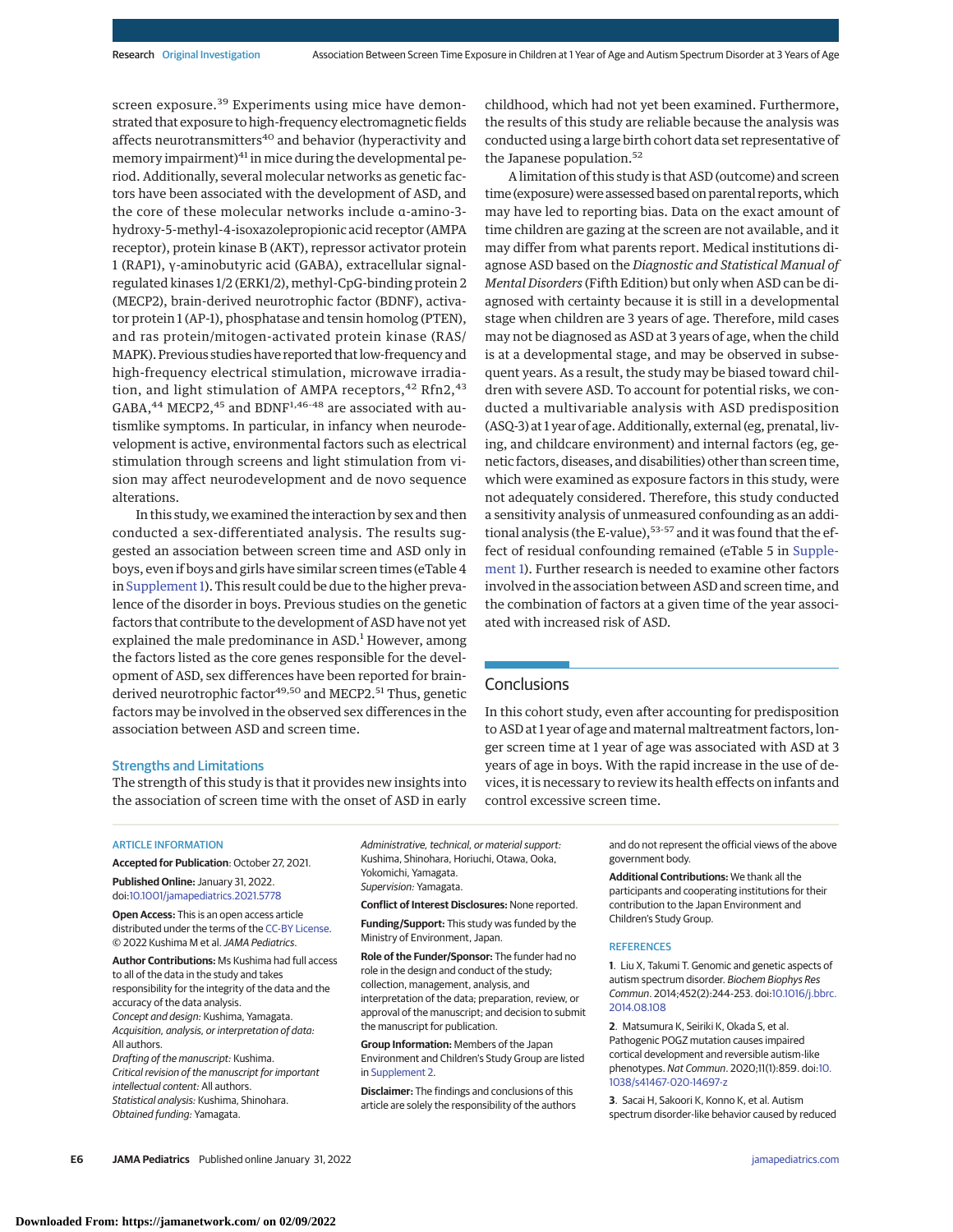excitatory synaptic transmission in pyramidal neurons of mouse prefrontal cortex. Nat Commun. 2020;11(1):5140. doi[:10.1038/s41467-020-18861-3](https://dx.doi.org/10.1038/s41467-020-18861-3)

**4**. Hallmayer J, Cleveland S, Torres A, et al. Genetic heritability and shared environmental factors among twin pairs with autism. Arch Gen Psychiatry. 2011;68(11):1095-1102. doi[:10.1001/](https://jamanetwork.com/journals/jama/fullarticle/10.1001/archgenpsychiatry.2011.76?utm_campaign=articlePDF%26utm_medium=articlePDFlink%26utm_source=articlePDF%26utm_content=jamapediatrics.2021.5778) [archgenpsychiatry.2011.76](https://jamanetwork.com/journals/jama/fullarticle/10.1001/archgenpsychiatry.2011.76?utm_campaign=articlePDF%26utm_medium=articlePDFlink%26utm_source=articlePDF%26utm_content=jamapediatrics.2021.5778)

**5**. Guinchat V, Thorsen P, Laurent C, Cans C, Bodeau N, Cohen D. Pre-, peri- and neonatal risk factors for autism. Acta Obstet Gynecol Scand. 2012; 91(3):287-300. doi[:10.1111/j.1600-0412.2011.](https://dx.doi.org/10.1111/j.1600-0412.2011.01325.x) [01325.x](https://dx.doi.org/10.1111/j.1600-0412.2011.01325.x)

**6**. Hisle-Gorman E, Susi A, Stokes T, Gorman G, Erdie-Lalena C, Nylund CM. Prenatal, perinatal, and neonatal risk factors of autism spectrum disorder. Pediatr Res. 2018;84(2):190-198. doi[:10.1038/pr.](https://dx.doi.org/10.1038/pr.2018.23) [2018.23](https://dx.doi.org/10.1038/pr.2018.23)

**7**. Curran EA, Dalman C, Kearney PM, et al. Association between obstetric mode of delivery and autism spectrum disorder: a population-based sibling design study. JAMA Psychiatry. 2015;72(9): 935-942. doi[:10.1001/jamapsychiatry.2015.0846](https://jamanetwork.com/journals/jama/fullarticle/10.1001/jamapsychiatry.2015.0846?utm_campaign=articlePDF%26utm_medium=articlePDFlink%26utm_source=articlePDF%26utm_content=jamapediatrics.2021.5778)

**8**. Hazlett HC, Poe MD, Gerig G, et al. Early brain overgrowth in autism associated with an increase in cortical surface area before age 2 years. Arch Gen Psychiatry. 2011;68(5):467-476. doi[:10.1001/](https://jamanetwork.com/journals/jama/fullarticle/10.1001/archgenpsychiatry.2011.39?utm_campaign=articlePDF%26utm_medium=articlePDFlink%26utm_source=articlePDF%26utm_content=jamapediatrics.2021.5778) [archgenpsychiatry.2011.39](https://jamanetwork.com/journals/jama/fullarticle/10.1001/archgenpsychiatry.2011.39?utm_campaign=articlePDF%26utm_medium=articlePDFlink%26utm_source=articlePDF%26utm_content=jamapediatrics.2021.5778)

**9**. Wei L, Zhong S, Nie S, Gong G. Aberrant development of the asymmetry between hemispheric brain white matter networks in autism spectrum disorder. Eur Neuropsychopharmacol. 2018;28(1):48-62. doi[:10.1016/j.euroneuro.2017.11.](https://dx.doi.org/10.1016/j.euroneuro.2017.11.018) [018](https://dx.doi.org/10.1016/j.euroneuro.2017.11.018)

**10**. Madigan S, Browne D, Racine N, Mori C, Tough S. Association between screen time and children's performance on a developmental screening test. JAMA Pediatr. 2019;173(3):244-250. doi[:10.1001/](https://jamanetwork.com/journals/jama/fullarticle/10.1001/jamapediatrics.2018.5056?utm_campaign=articlePDF%26utm_medium=articlePDFlink%26utm_source=articlePDF%26utm_content=jamapediatrics.2021.5778) [jamapediatrics.2018.5056](https://jamanetwork.com/journals/jama/fullarticle/10.1001/jamapediatrics.2018.5056?utm_campaign=articlePDF%26utm_medium=articlePDFlink%26utm_source=articlePDF%26utm_content=jamapediatrics.2021.5778)

**11**. Heffler KF, Sienko DM, Subedi K, McCann KA, Bennett DS. Association of early-life social and digital media experiences with development of autism spectrum disorder-like symptoms.JAMA Pediatr. 2020;174(7):690-696. doi[:10.1001/](https://jamanetwork.com/journals/jama/fullarticle/10.1001/jamapediatrics.2020.0230?utm_campaign=articlePDF%26utm_medium=articlePDFlink%26utm_source=articlePDF%26utm_content=jamapediatrics.2021.5778) [jamapediatrics.2020.0230](https://jamanetwork.com/journals/jama/fullarticle/10.1001/jamapediatrics.2020.0230?utm_campaign=articlePDF%26utm_medium=articlePDFlink%26utm_source=articlePDF%26utm_content=jamapediatrics.2021.5778)

**12**. Hutton JS, Dudley J, Horowitz-Kraus T, DeWitt T, Holland SK. Associations between screen-based media use and brain white matter integrity in preschool-aged children.JAMA Pediatr. 2020;174 (1):e193869. doi[:10.1001/jamapediatrics.2019.3869](https://jamanetwork.com/journals/jama/fullarticle/10.1001/jamapediatrics.2019.3869?utm_campaign=articlePDF%26utm_medium=articlePDFlink%26utm_source=articlePDF%26utm_content=jamapediatrics.2021.5778)

**13**. World Health Organization. Guidelines on physical activity, sedentary behaviour and sleep for children under 5 years of age. Accessed May 30, 2021. [https://apps.who.int/iris/handle/10665/](https://apps.who.int/iris/handle/10665/311664) [311664](https://apps.who.int/iris/handle/10665/311664)

**14**. Kurasawa S, Tateyama K, Iwanaga R, Ohtoshi T, Nakatani K, Yokoi K. The age at diagnosis of autism spectrum disorder in children in Japan. Int J Pediatr. 2018;7(2018):5374725. doi[:10.1155/2018/5374725](https://dx.doi.org/10.1155/2018/5374725)

**15**. Aguilar-Farias N, Toledo-Vargas M, Miranda-Marquez S, et al. Sociodemographic predictors of changes in physical activity, screen time, and sleep among toddlers and preschoolers in Chile during the COVID-19 pandemic. Int J Environ Res Public Health. 2020;18(1):176. doi[:10.3390/](https://dx.doi.org/10.3390/ijerph18010176) [ijerph18010176](https://dx.doi.org/10.3390/ijerph18010176)

**16**. Schmidt SCE, Anedda B, Burchartz A, et al. Physical activity and screen time of children and adolescents before and during the COVID-19

lockdown in Germany: a natural experiment. Sci Rep. 2020;10(1):21780. doi[:10.1038/s41598-020-](https://dx.doi.org/10.1038/s41598-020-78438-4) [78438-4](https://dx.doi.org/10.1038/s41598-020-78438-4)

**17**. Ozturk Eyimaya A, Yalçin Irmak A. Relationship between parenting practices and children's screen time during the COVID-19 pandemic in Turkey. J Pediatr Nurs. 2021;56:24-29. doi[:10.1016/j.pedn.](https://dx.doi.org/10.1016/j.pedn.2020.10.002) [2020.10.002](https://dx.doi.org/10.1016/j.pedn.2020.10.002)

**18**. Kawamoto T, Nitta H, Murata K, et al; Working Group of the Epidemiological Research for Children's Environmental Health. Rationale and study design of the Japan environment and children's study (JECS). BMC Public Health. 2014;14: 25. doi[:10.1186/1471-2458-14-25](https://dx.doi.org/10.1186/1471-2458-14-25)

**19**. Reck C, Hunt A, Fuchs T, et al. Interactive regulation of affect in postpartum depressed mothers and their infants: an overview. Psychopathology. 2004;37(6):272-280. doi[:10.1159/](https://dx.doi.org/10.1159/000081983) [000081983](https://dx.doi.org/10.1159/000081983)

**20**. Farrell CA, Fleegler EW, Monuteaux MC, Wilson CR, Christian CW, Lee LK. Community poverty and child abuse fatalities in the United States. Pediatrics. 2017;139(5):e20161616. doi[:10.1542/peds.2016-1616](https://dx.doi.org/10.1542/peds.2016-1616)

**21**. Zhou Y. Understanding why mothers abuse their children: the case of Japan. J Health Care Soc. 2019;29(1):119-134. doi[:10.4091/iken.2019.001](https://dx.doi.org/10.4091/iken.2019.001)

**22**. Hardy S, Haisley L, Manning C, Fein D. Can screening with the ages and stages questionnaire detect autism? J Dev Behav Pediatr. 2015;36(7): 536-543. doi[:10.1097/DBP.0000000000000201](https://dx.doi.org/10.1097/DBP.0000000000000201)

**23**. Beacham C, Reid M, Bradshaw J, et al. Screening for autism spectrum disorder: profiles of children who are missed.J Dev Behav Pediatr. 2018; 39(9):673-682. doi[:10.1097/DBP.](https://dx.doi.org/10.1097/DBP.0000000000000607) [0000000000000607](https://dx.doi.org/10.1097/DBP.0000000000000607)

**24**. Furukawa TA, Kawakami N, Saitoh M, et al. The performance of the Japanese version of the K6 and K10 in the World Mental Health Survey Japan. Int J Methods Psychiatr Res. 2008;17(3):152-158. doi[:10.](https://dx.doi.org/10.1002/mpr.257) [1002/mpr.257](https://dx.doi.org/10.1002/mpr.257)

**25**. Sakurai K, Nishi A, Kondo K, Yanagida K, Kawakami N. Screening performance of K6/K10 and other screening instruments for mood and anxiety disorders in Japan. Psychiatry Clin Neurosci. 2011;65 (5):434-441. doi[:10.1111/j.1440-1819.2011.02236.x](https://dx.doi.org/10.1111/j.1440-1819.2011.02236.x)

**26**. Yoshida K, Yamashita H, Conroy S, Marks M, Kumar C. A Japanese version of Mother-to-Infant Bonding Scale: factor structure, longitudinal changes and links with maternal mood during the early postnatal period in Japanese mothers. Arch Womens Ment Health. 2012;15(5):343-352. doi[:10.](https://dx.doi.org/10.1007/s00737-012-0291-1) [1007/s00737-012-0291-1](https://dx.doi.org/10.1007/s00737-012-0291-1)

**27**. Ministry of Health, Labour and Welfare. Comprehensive survey of living conditions (2019). Accessed June 1, 2021. [https://www.mhlw.go.jp/](https://www.mhlw.go.jp/toukei/saikin/hw/k-tyosa/k-tyosa19/index.html) [toukei/saikin/hw/k-tyosa/k-tyosa19/index.html](https://www.mhlw.go.jp/toukei/saikin/hw/k-tyosa/k-tyosa19/index.html)

**28**. Mezawa H, Aoki S, Nakayama SF, et al. Psychometric profile of the ages and stages questionnaires, Japanese translation. Pediatr Int. 2019;61(11):1086-1095. doi[:10.1111/ped.13990](https://dx.doi.org/10.1111/ped.13990)

**29**. Hiller RM, Young RL, Weber N. Sex differences in pre-diagnosis concerns for children later diagnosed with autism spectrum disorder. Autism. 2016;20(1):75-84. doi[:10.1177/1362361314568899](https://dx.doi.org/10.1177/1362361314568899)

**30**. Olusanya BO, Davis AC, Wertlieb D, et al; Global Research on Developmental Disabilities Collaborators. Developmental disabilities among children younger than 5 years in 195 countries and territories, 1990-2016: a systematic analysis for the

Global Burden of Disease Study 2016. Lancet Glob Health. 2018;6(10):e1100-e1121. doi[:10.1016/S2214-](https://dx.doi.org/10.1016/S2214-109X(18)30309-7) [109X\(18\)30309-7](https://dx.doi.org/10.1016/S2214-109X(18)30309-7)

**31**. Saito M, Hirota T, Sakamoto Y, et al. Prevalence and cumulative incidence of autism spectrum disorders and the patterns of co-occurring neurodevelopmental disorders in a total population sample of 5-year-old children. Mol Autism. 2020;11 (1):35. doi[:10.1186/s13229-020-00342-5](https://dx.doi.org/10.1186/s13229-020-00342-5)

**32**. Montes G. Children with autism spectrum disorder and screen time: results from a large, nationally representative US study. Acad Pediatr. 2016;16(2):122-128. doi[:10.1016/j.acap.2015.08.007](https://dx.doi.org/10.1016/j.acap.2015.08.007)

**33**. Ros-Demarize R, Bradley C, Kanne SM, et al. ASD symptoms in toddlers and preschoolers: an examination of sex differences. Autism Res. 2020; 13(1):157-166. doi[:10.1002/aur.2241](https://dx.doi.org/10.1002/aur.2241)

**34**. Cabinet Office GoJ. Survey of youth internet usage environment (2019). Accessed June 1, 2021. [https://www8.cao.go.jp/youth/youth-harm/](https://www8.cao.go.jp/youth/youth-harm/chousa/r01/net-jittai/pdf-index.html) [chousa/r01/net-jittai/pdf-index.html.](https://www8.cao.go.jp/youth/youth-harm/chousa/r01/net-jittai/pdf-index.html)

**35**. American Psychiatric Association. Diagnostic and statistical manual of mental disorders. 5th ed. American Psychiatric Association Publishing; 2013.

**36**. Healy S, Haegele JA, Grenier M, Garcia JM. Physical activity, screen-time behavior, and obesity among 13-year olds in Ireland with and without autism spectrum disorder. J Autism Dev Disord. 2017;47(1):49-57. doi[:10.1007/s10803-016-2920-4](https://dx.doi.org/10.1007/s10803-016-2920-4)

**37**. Must A, Phillips SM, Curtin C, et al. Comparison of sedentary behaviors between children with autism spectrum disorders and typically developing children. Autism. 2014;18(4):376-384. doi[:10.1177/](https://dx.doi.org/10.1177/1362361313479039) [1362361313479039](https://dx.doi.org/10.1177/1362361313479039)

**38**. Healy S, Garcia JM, Haegele JA. Environmental factors associated with physical activity and screen time among children with and without autism spectrum disorder. J Autism Dev Disord. 2020;50 (5):1572-1579. doi[:10.1007/s10803-018-3818-0](https://dx.doi.org/10.1007/s10803-018-3818-0)

**39**. International Commission on Non-Ionizing Radiation Protection. ICNIRP statement on the "Guidelines for limiting exposure to time-varying electric, magnetic, and electromagnetic fields (up to 300 GHz)". Health Phys. 2009;97(3):257-258. doi[:10.1097/HP.0b013e3181aff9db](https://dx.doi.org/10.1097/HP.0b013e3181aff9db)

**40**. Aldad TS, Gan G, Gao XB, Taylor HS. Fetal radiofrequency radiation exposure from 800-1900 mhz-rated cellular telephones affects neurodevelopment and behavior in mice. Sci Rep. 2012;2:312. doi[:10.1038/srep00312](https://dx.doi.org/10.1038/srep00312)

**41**. Kim JH, Huh YH, Lee JH, Jung JY, Ahn SC, Kim HR. Early exposure to radiofrequency electromagnetic fields at 1850 MHz affects auditory circuits in early postnatal mice. Sci Rep. 2019;9(1): 377. doi[:10.1038/s41598-018-36868-1](https://dx.doi.org/10.1038/s41598-018-36868-1)

**42**. Takemoto K, Iwanari H, Tada H, et al. Optical inactivation of synaptic AMPA receptors erases fear memory. Nat Biotechnol. 2017;35(1):38-47. doi[:10.](https://dx.doi.org/10.1038/nbt.3710) [1038/nbt.3710](https://dx.doi.org/10.1038/nbt.3710)

**43**. Morimura N, Yasuda H, Yamaguchi K, et al. Autism-like behaviours and enhanced memory formation and synaptic plasticity in Lrfn2/SALM1-deficient mice. Nat Commun. 2017;8: 15800. doi[:10.1038/ncomms15800](https://dx.doi.org/10.1038/ncomms15800)

**44**. Qiao S, Peng R, Yan H, et al. Reduction of phosphorylated synapsin I (ser-553) leads to spatial memory impairment by attenuating GABA release after microwave exposure in Wistar rats. PLoS One.